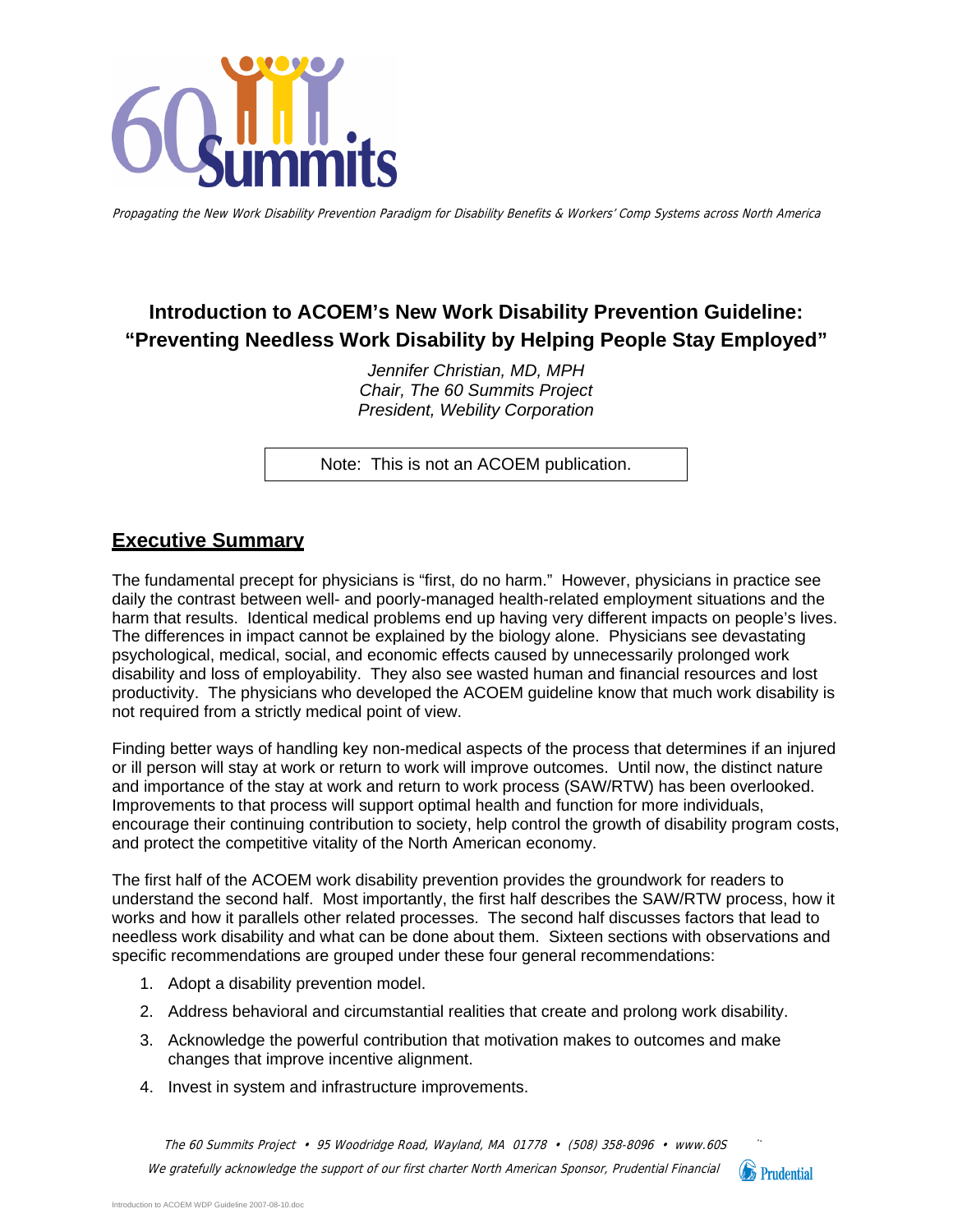A group of 2[1](#page-1-0) physicians<sup>1</sup> originally developed the Guideline because they felt compelled to speak. The insights they had gleaned about the preventable nature of much work disability must be shared. Their primary goals were to draw attention to the SAW/RTW process and to shift the way many people think. Their intent was to open a dialogue with all stakeholders in the workers' compensation and non-work-related disability benefits systems: employers, unions, working people, the insurance industry, policymakers, the healthcare industry, lawyers, and healthcare professionals, especially all physicians. They invite all of you to use the Guideline and work together towards solutions.

The full text of the ACOEM Guideline entitled *"Preventing Needless Work Disability by Helping People Stay Employed"* can be found at www.acoem.org under Policies & Position Statements / Guidelines.

### **Background**

 $\overline{a}$ 

In order to build a more profound awareness among all stakeholders that collaboration is required to make the SAW/RTW process work better, please read this introduction and the guideline in its entirety. Every stakeholder will be more familiar with some parts than others, so you should focus on the portions with which you have less personal experience.

The North American workforce has been aging. The burden of chronic disease in the population and its resulting impact on function has been rising. Episodes of prolonged disability<sup>[2](#page-1-1)</sup> due to common conditions such as depression and low back pain are becoming more common. As the population is aging, the fraction of the US population now receiving social security disability payments is also rising. Although the incidence of work-related injuries and illnesses has been falling steadily for the last several decades, the length of disability following work-related injury has been climbing, as have the number of medical services and their costs. Paradoxically, employers are paying for more -- and more expensive -- medical services but people are nevertheless losing more time from work for medical reasons.

The fundamental questions this paper is designed to answer are these:

- 1. Why do some people who develop common everyday problems like backache, wrist pain, depression, fatigue, and aging have trouble staying at work or returning to work?
- 2. How can employers and insurers work more effectively with healthcare providers to reduce the disruptive impact of injury, illness and age on people's daily lives and work, and help them remain fully engaged in society as long as possible?

<span id="page-1-0"></span> $1$  Seven medical specialties are represented in the group that developed the Guideline within ACOEM: emergency medicine, family practice, internal medicine, occupational medicine, orthopedics, physiatry, and psychiatry. Eleven have additional post-graduate degrees. They are in private medical practice, government, academia, heavy industry, as well as workers' compensation and disability insurance companies. They work in Canada and 15 of the United States. The Guideline was developed without any outside financial support.

<span id="page-1-1"></span> $2$  In this guideline, the word "disability" is employed the same way that employers use it in their benefits programs and employment policies, and the same way that insurance laws, regulations, and policies do. In this context, "disabled" means being absent from work or not working at full productive capacity for reasons related to a medical condition. Please note that confusion is common regarding the word "disability" since it is sometimes used to describe physical or functional impairments. For example, a person who has an impairment that affects one or more life functions is considered to have a disability under the Americans with Disabilities Act (ADA). However, people with ADA-qualifying impairments who are working at full productive capacity would NOT be considered disabled according to the guideline's definition, because they are at work.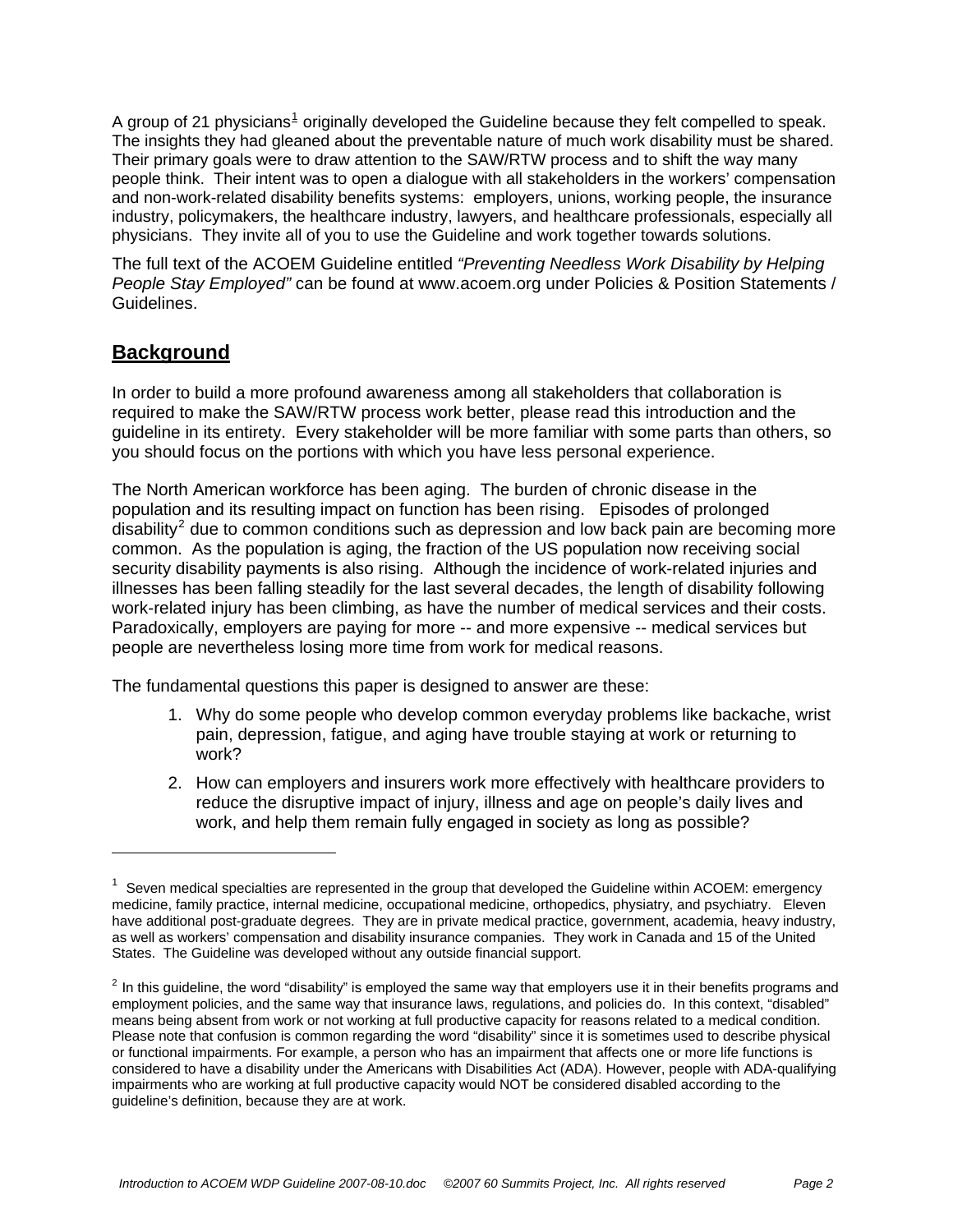The focus of the guideline is on the surprisingly large number of people who end up with prolonged or permanent withdrawal from work due to medical conditions that normally would cause only a few days of work absence. Many of those who end up receiving long-term disability benefits of one sort or another have conditions that began as common everyday problems like sprains and strains of the low back, neck, shoulder, knee and wrist, or depression and anxiety. As will be discussed below, prolonged work withdrawal (disability absence) by itself can produce unfortunate consequences, and averting them is an intended outcome of this guideline.

On the other hand, many of the people who receive disability benefits have severe illnesses like a major cancer or schizophrenia or have suffered catastrophic injuries such as amputations, blinding, major burns, or spinal cord injuries, or have had major surgery. These people, too, are susceptible to the influences described in this paper, although the effects may be overshadowed by the obvious difficulties of coping with medical problems of this magnitude, and the need to learn skills and methods to deal with any resulting impairments. In these cases, a prolonged period of work absence is often unavoidable. The traditional rehabilitation approach delivered by an array of professionals was designed to meet the needs of these people. The question still arises: what amount of this work disability could be prevented?

The guideline developers contend that a considerable amount of the work disability due to common everyday conditions (and an unknown fraction of the disability that follows more serious conditions) is avoidable, as are its social and economic consequences. They believe that a lot of work disability can be prevented or reduced by finding new ways of handling important non medical factors that are fueling its growth.

Until now, mitigating the impact of illness and injury on everyday life and work – with the goal of preventing needless disability, preserving function, and protecting quality of life – has not been within the traditional purview of medicine. It is time to broaden the scope.

Full implementation of many recommendations will require collaboration among all system participants, but forward progress can and is already being made by committed individuals and companies on their own.

### **Overview of the Guideline**

The Guideline begins with a brief description of how the SAW/RTW process works by using a simple case example. There are two tables: one that shows how the process can escalate and increase in complexity through a series of iterations due to circumstances; and a second one with examples of different kinds of medical conditions that have very different impacts on function and work over time.

Next the relationship of the SAW/RTW process to four other parallel processes is described. Three are much more well-known and studied; the other has been studied in academia but largely ignored by disability benefits programs. The failure to distinguish among these separate processes underlies much current system dysfunction. These four other processes are:

- The ill or injured individual's personal adjustment (coping) process.
- The medical care process.
- The benefits administration process.
- The reasonable accommodation process under the ADA.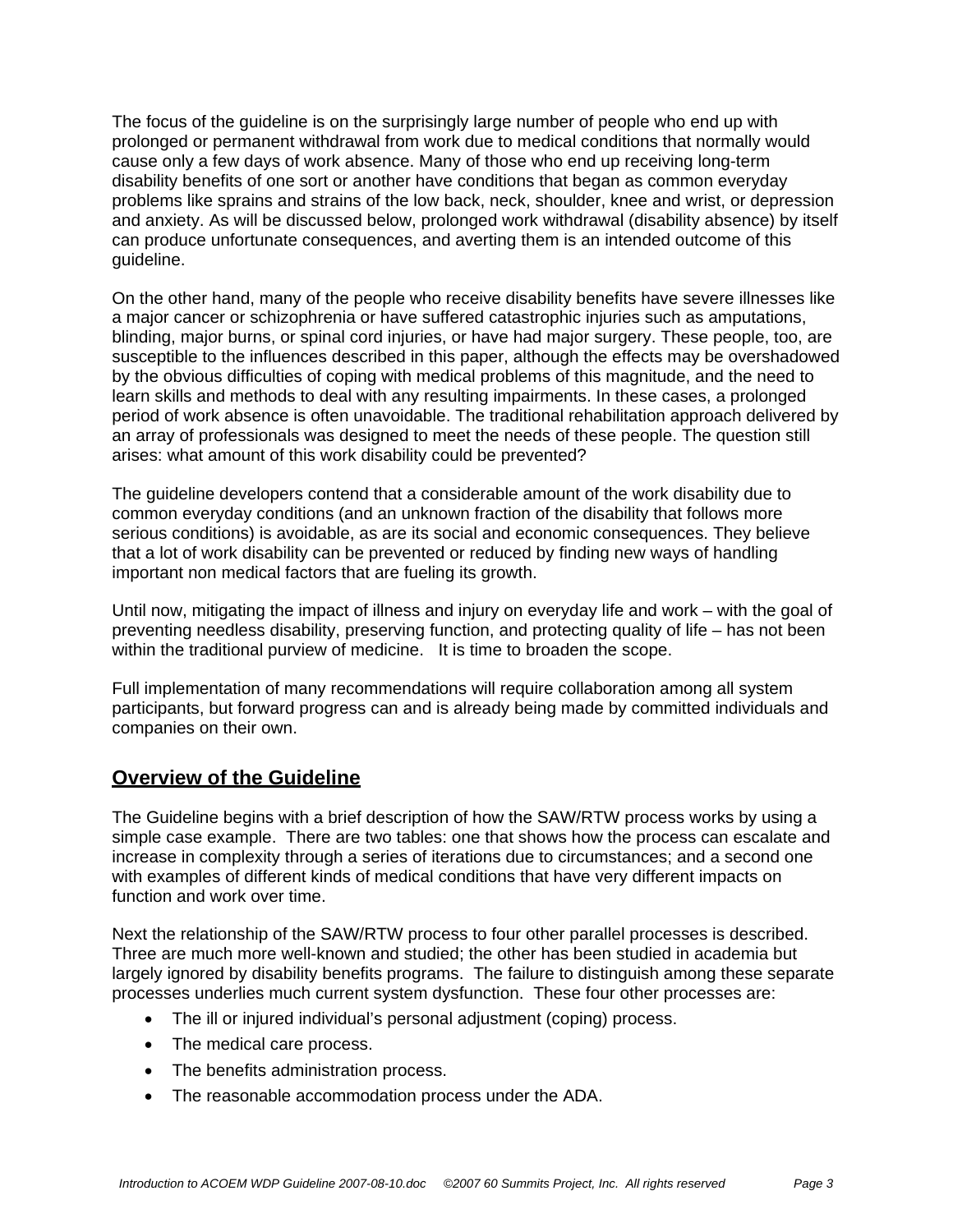The second half of the paper consists of observations and recommendations about the current status of and potential improvements to the SAW/RTW process in North America today. Sixteen specific recommendations are described in groups under the four general recommendations. Each of the16 specific recommendation sections:

- Identifies specific challenges and non-medical factors that now combine to create needless disability and its negative consequences.
- Recommends ways that many of the issues can be addressed.
- Points out initiatives underway and best practices in preventing needless disability among working people who are faced with injury or illness.

The major points and recommendations made in this Guideline are:

- I. Adopt a disability prevention model.
	- o Legislators, regulators, policymakers, and benefits program designers should address the reality that much work disability is preventable, and that successful SAW/RTW requires collaboration among several parties.
	- o Shift the focus of the SAW/RTW process away from certifying or evaluating work disability towards preventing it. Unless complete work avoidance is medicallyrequired for healing or for protection of the worker, co-workers or the public, look for ways to prevent or reduce absence from work. Expecting and allowing people to contribute what they can at work and keeping them active as productive members of society is good for them -- and that includes each of us.
	- $\circ$  Instill a sense of urgency to normalize daily routine because prolonged time away from work is often harmful. In only a few weeks, most people make adjustments and adopt a new view of themselves and their situation. Some people begin to think they are permanently disabled regardless of the medical facts. Once that idea is implanted, it is hard to shake.
	- o Employers, unions, and insurance carriers should devote more attention and resources to preventing disability by focusing on the "front end" of disability episodes while the window of opportunity to make the most difference is still open. In practice, this means ensuring that the right things happen during the first few days and weeks of work absence. Injured / ill workers should routinely receive the support and services they need to get their daily lives back to normal as soon as possible.
- II. Address behavioral and circumstantial realities that create and prolong work disability.
	- o Acknowledge and address people's normal human reactions to illness and injury. Life disruption may be significant and hard for some to cope with. Failure to acknowledge this distress or offer help breeds trouble. Common courtesy may be all that is needed.
	- o Rather than ignore them, investigate and address social and workplace realities. Scientific research shows that workplace factors like job dissatisfaction or poor job fit have a powerful effect on disability outcomes. Despite reluctance to intervene, some issues can be readily resolved once brought to the surface.
	- $\circ$  Reduce distortion of the medical treatment process by hidden financial and legal agendas. A physician who is kept in the dark is not necessarily more independent, and is vulnerable to manipulation.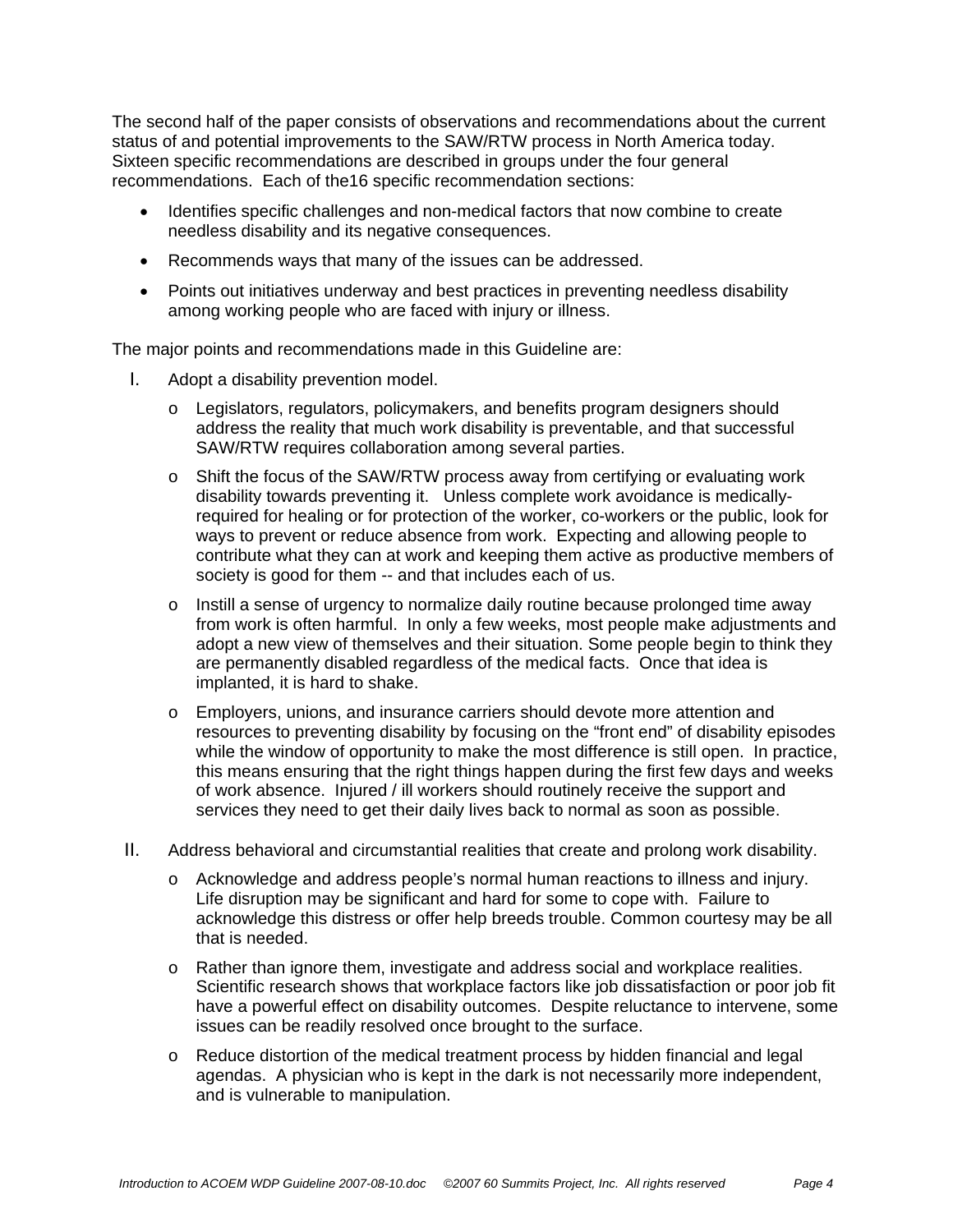- $\circ$  Find a way to effectively reduce disability due to psychiatric conditions, whether occurring in isolation or in combination with physical ailments. Do so in a manner that avoids creating more harm and pouring resources into ineffective physical or mental health treatment.
- III. Acknowledge the powerful contribution that motivation makes to outcomes and make changes that improve incentive alignment.
	- o Pay doctors for disability prevention work in order to increase their commitment to it.
	- o Support appropriate patient advocacy by getting treating doctors out of a loyalties bind Stop asking treating doctors to "certify" disability or to set a return to work date. Instead ask them about functional ability (unless there is a clear reason why it would be medically-inappropriate for the worker to do all work of any kind.)
	- o Increase availability of on-the-job recovery and transitional work programs. Make it faster and easier to arrange permanent job modifications since workers who stay active during recovery have better outcomes. Requirements or incentives for employer participation will be required.
	- $\circ$  Good faith efforts should be required of the patient / employee, the doctor, and the employer to prevent or mitigate disability.
	- o Reduce cynicism and improve customer service to injured and ill employees by being more rigorous, more authentic and helpful, fairer, and kinder.
	- $\circ$  Restore integrity to programs rife with minor abuse. Make people aware how minor benefits abuse breeds still more abuse and cynicism that in turn leads to negative and prejudicial treatment of innocent people.
	- $\circ$  Devise better strategies to deal with bad faith behavior / exploitation / fraud. In particular, provide workers who believe they need help with alternatives to lawyers.
- IV. Invest in system and infrastructure improvements.
	- o Programs are needed that will provide basic training to practicing clinicians on why and how to prevent disability, as well as why and when to disqualify patients from work. This education should encourage physicians and other healthcare professionals to broaden the focus of their care to include disability prevention and to develop clinical skills in this arena.
	- $\circ$  Disseminate the scientific evidence regarding the benefit of staying at work and being active on recovery and preserving function. Doctors, patients and employers all need to know this.
	- o Improve information exchange between employers / payers and medical offices.
	- $\circ$  Improve and standardize the methods and tools that provide data for SAW/RTW decision-making.
	- $\circ$  Increase the study of and knowledge about the SAW / RTW process. Policymakers, government agencies, labor organizations, employers, insurance carriers, and interested citizens should underwrite efforts to learn more about how the SAW/RTW process works and to understand its outcomes, and should support research to develop methods that prevent disability more often or more effectively.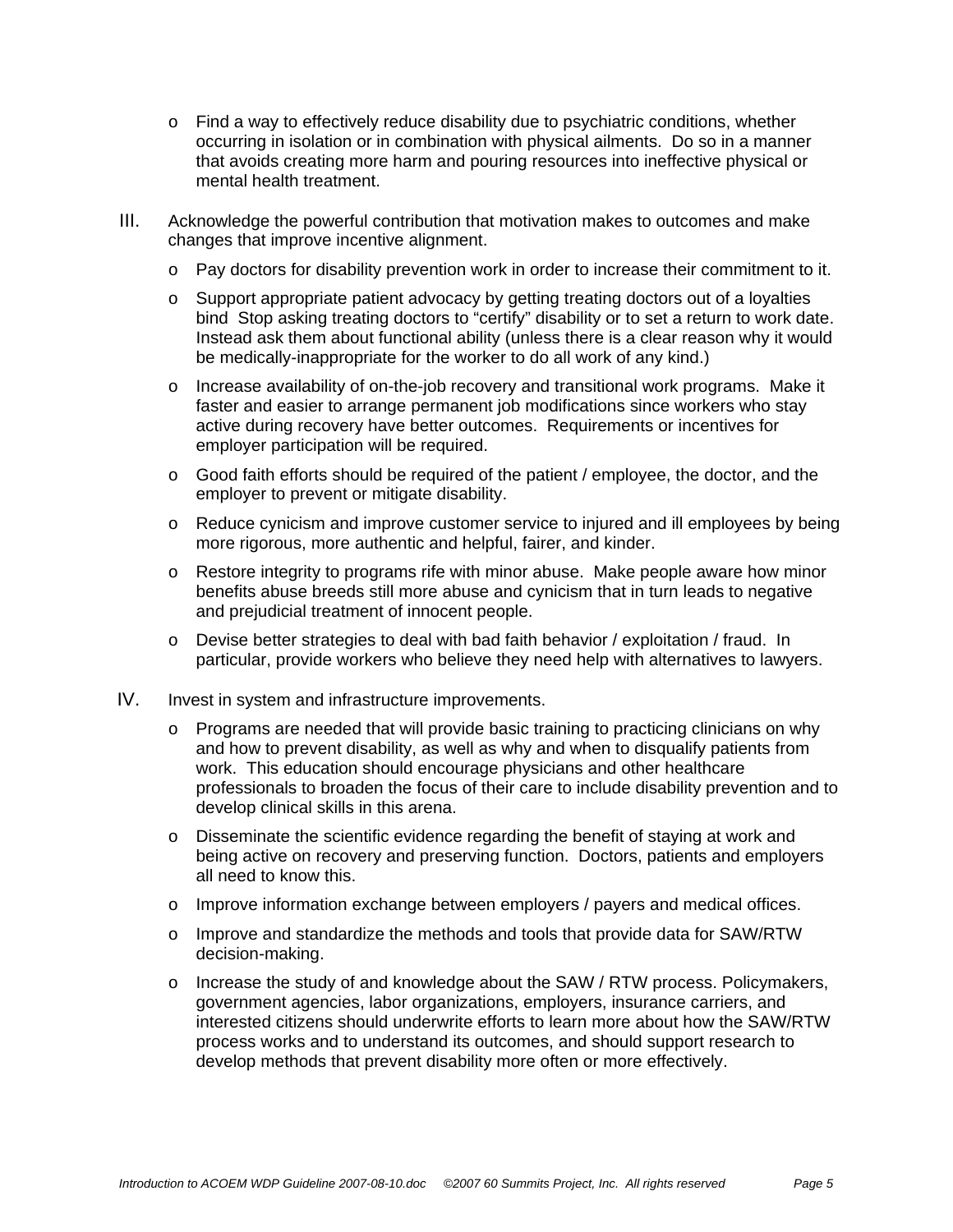The basis for each recommendation, along with suggestions for how to implement it, is described in the full guideline. A bibliography of literature references is arranged in groups that correspond to the sixteen specific recommendation sections.

### **Note to the Reader**

The full text of the ACOEM Guideline entitled *"Preventing Needless Work Disability by Helping People Stay Employed"* can be found at www.acoem.org under Policies & Position Statements / Guidelines.

For more discussion of the implications of the SAW/RTW process for the hands-on practice of medicine, please see:

- ACOEM's *"Consensus Opinion on the Attending Physician's Role in Helping Patients Return to Work After an Illness or Injury"* (see www.acoem.org / Policies & Position Statements / Consensus Opinions).
- The 2<sup>nd</sup> edition of ACOEM's *Occupational Medicine Practice Guidelines*, Chapter 5, entitled "Cornerstones of Disability Prevention and Management" (see www.acoem.org / Publications / Other ACOEM Publications).
- The American Medical Association's book *"A Physician's Guide to Return to Work"* edited by Drs. James Talmage and Mark Melhorn, who are among the authors of this guideline (see www.ama-assn.org).
- Webility Corporation's on-line continuing medical education course entitled "Talking About Ability to Work: Basic Disability Prevention for Treating Clinicians" accredited for 3.5 CME hours under a joint sponsorship agreement with ACOEM. The author is Dr. Jennifer Christian who led the development of this guideline (see www.webility.md).